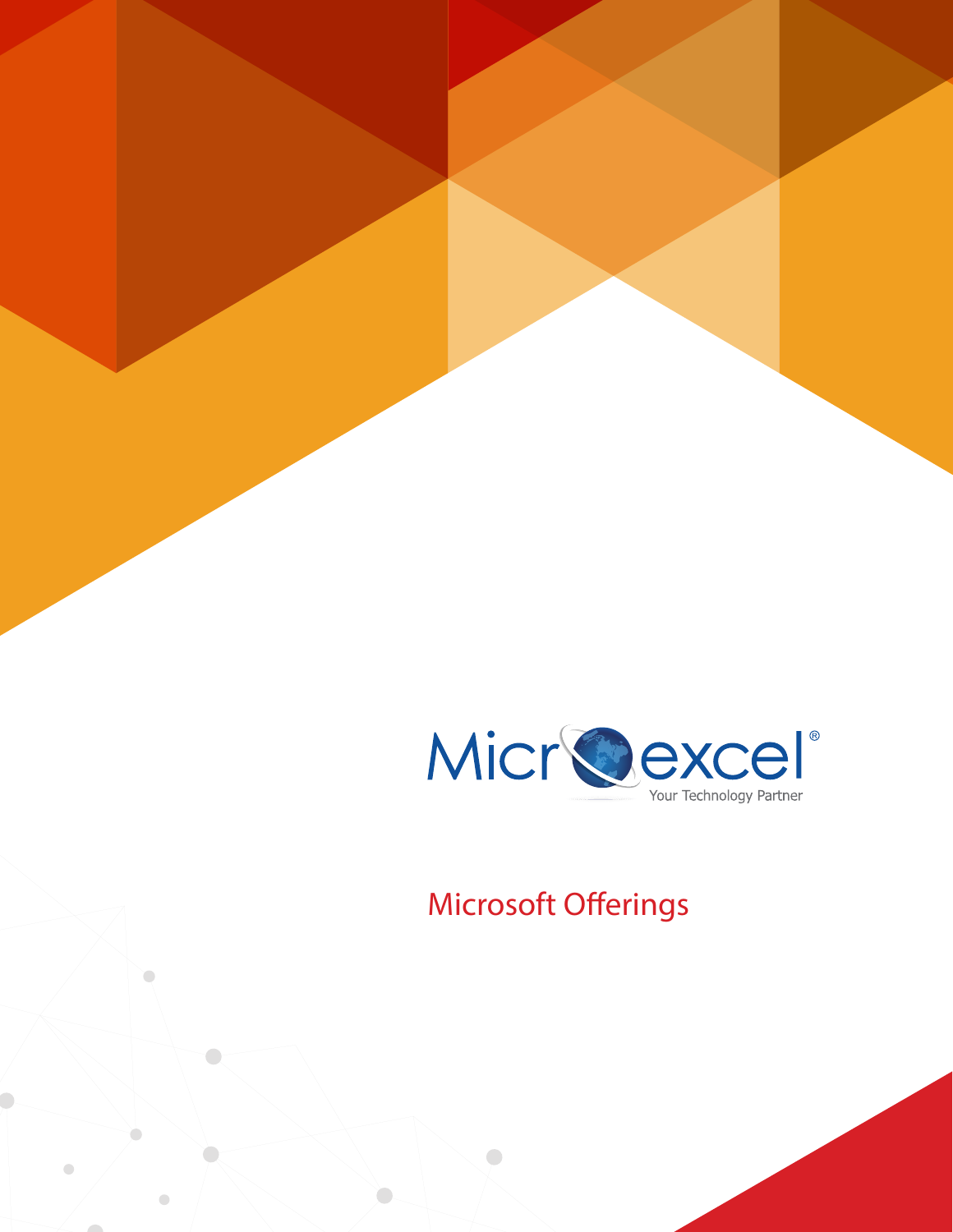*Microexcel is an approved Microsoft Managed Partner, an exclusive level comprised of the top 2% of Microsoft Partners. As an elite partner, Microexcel has early access to exclusive programs on product innovation, training and certification and promotional plans that enable us to pass additional cost savings on to customers. Flexible delivery models that include on-shore, off-site, off-shore or hybrid, allows Microexcel to align each engagement with the individual needs and budgets of our customers, further maximizing business performance and ROI.*

With deep industry and business process expertise, over 1500 global employees and a proven track record of excellence within the Microsoft technology stack, Microexcel is the right partner to help our customers utilize innovation in their digital transformation journey. We have the expertise to help you plan, adopt, manage, and embrace your investments of the Microsoft Cloud suite, across the enterprise, to further harness the powerful process automation features of the robust suite. These capabilities can be applied to business processes such as compliance, HR on-boarding, and automating accounts payable. The applications are vast and the benefits are boundless.

## **Leverage Microexcel's Extensive Microsoft Portfolio of Services and Solutions:**



**Plan**

## **ME Cloud**

Pre-packaged bundled plans for Microsoft Cloud solutions with flexible licensing and billing, easy transition to cloud, storage, smooth integration and 24×7 dedicated support. Customization of the plans is also available.

## **Envisioning and Roadmaps**

- ▶ Cost benefit evaluation of on-premise, cloud, or hybrid options
- Needs assessment
- Deep architecture performance and environment review
- Recommendation and planning report that includes versioning and future architecture/environment needs



**User Experience**

- Simple, rich and elegant designs to optimize the user experience
- Leverage responsive frameworks for a fluid experience

## **Migrations (Communications, Messaging, and Infrastructure)**

- Infrastructure assessments, performance evaluation and storage recommendations
- **Configure and installation of Lync on-premise and** Office 365
- **Intra Forest and cross Forest Active Directory** implementation and migration using ADMT 3.2 or Quest AD migration tools
- Exchange implementation and migration from Exchange 2003 to Exchange 2010/2013, native tools / Quest Exchange migration tools
- Application development for powerful, touch-friendly mobile apps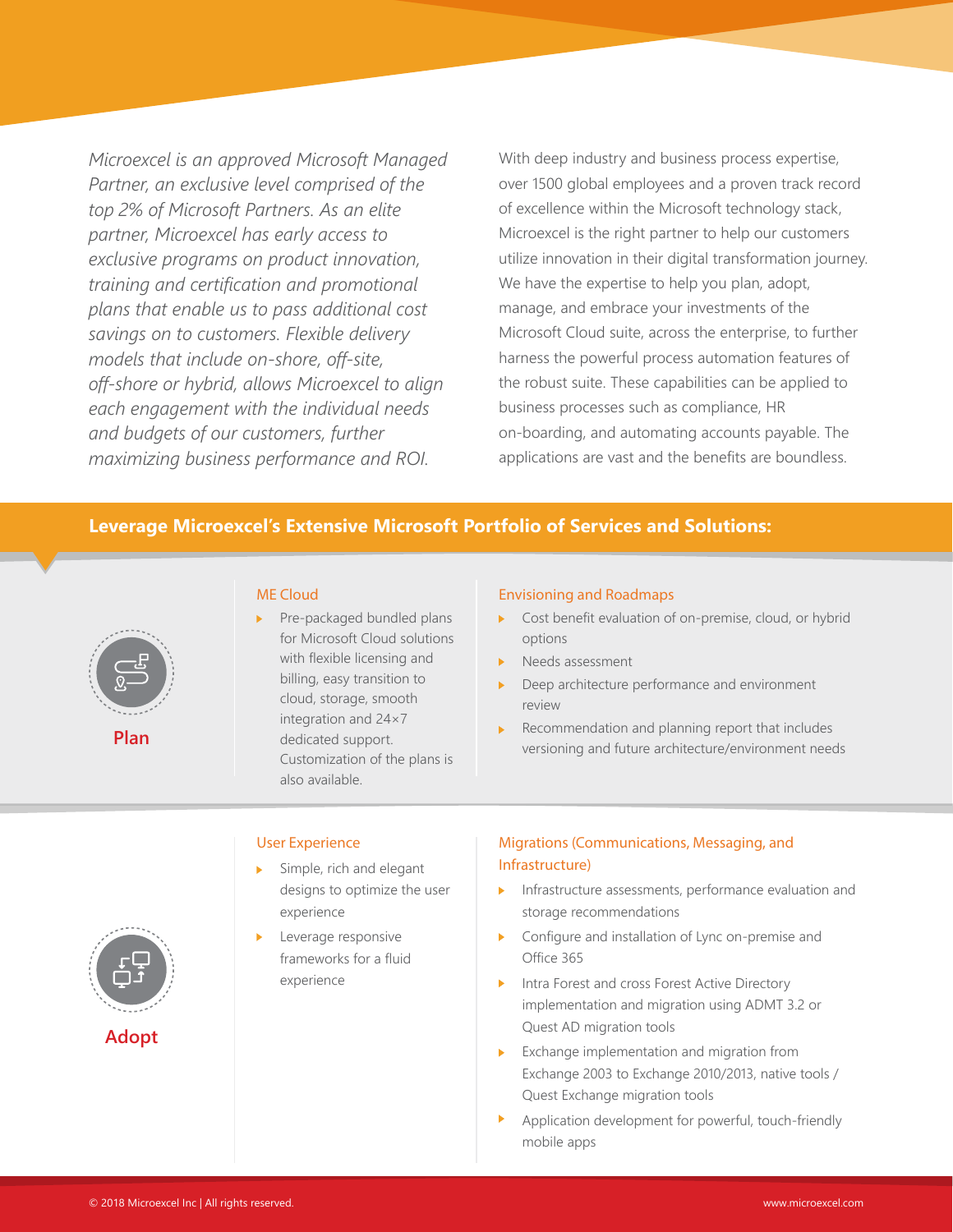

## **Managed Services and Support**

- $\blacktriangleright$ Bronze, Silver, Gold packages for 24x7 coverage
- High quality and cost effective administrative and user support
- Customized services and ad hoc support available



**Embrace**

- **Custom Business Solutions**
- Application design and development
- Database design and development
- Custom software development
- System study and analysis
- Data analysis and security ь
- Cloud analysis and migration
- IT infrastructure support and administration

## **Business Intelligence**

- Aggregate data from Excel, Oracle, SAP, SQL Server, Exchange, SharePoint and other line of business systems
- **Leverage SQL Server integration services to create relational** data warehouses to expose the line of business data to business users
- ▶ Take advantage of SQL Server 2012 and Excel 2013 to deliver tabular data models and use PowerPivot and Power View to bring total control to your end users
- Deliver rich reporting using SQL Server Reporting services both as a standalone reporting engine and integrated with **SharePoint**

# **Focused Technologies**

# **Productivity, Collaboration and Cloud**

## **Dynamics 365**

- Dedicated Dynamics practice helps extract the most value from Dynamics on-premise or cloud
- End-to-end services for Dynamics with highly scalable and affordable packages for medium to large sized enterprises

## **Office 365**

- Office apps and SharePoint hosted and provider apps
- On-premise Exchange and SharePoint migrations
- Build and host your corporate public websites in SharePoint Online

# **SharePoint Online**

- Design, deployment, and system integration
- Portal development and support: intranet, extranet, corporate internet sites
- Document management
- Custom solutions that leverage features ь out-of-the-box such as rich forms and workflows

# **Azure**

Whether you're simply looking for a Windows Server 2012 VM to extend your Active Directory to the cloud, or if you need to provide a scalable version of SQL Server 2014 Enterprise, Deploy Dynamics AX 2012 R3, or even deploy a full three-tier high-availability SharePoint 2013 Farm, Azure Virtual Machines make it easy.

- Infrastructure-as-a-Service (IaaS) Robust data Ы centers, Azure virtual machines, and general computer performance make it a reliable host
- Platform-as-a-Service (PaaS) Secure and flexible development and deployment options with Web Apps, scalable and managed relational databases with Azure SQL databases, Blob/Table/and Queue cloud storage accounts, Big Data solutions with HDInsight and Machine Learning

# **Project Online**

Delivered through Office 365, Project Online enables organizations to get started, prioritize project portfolio investments and deliver the intended business value from virtually anywhere on nearly any device.